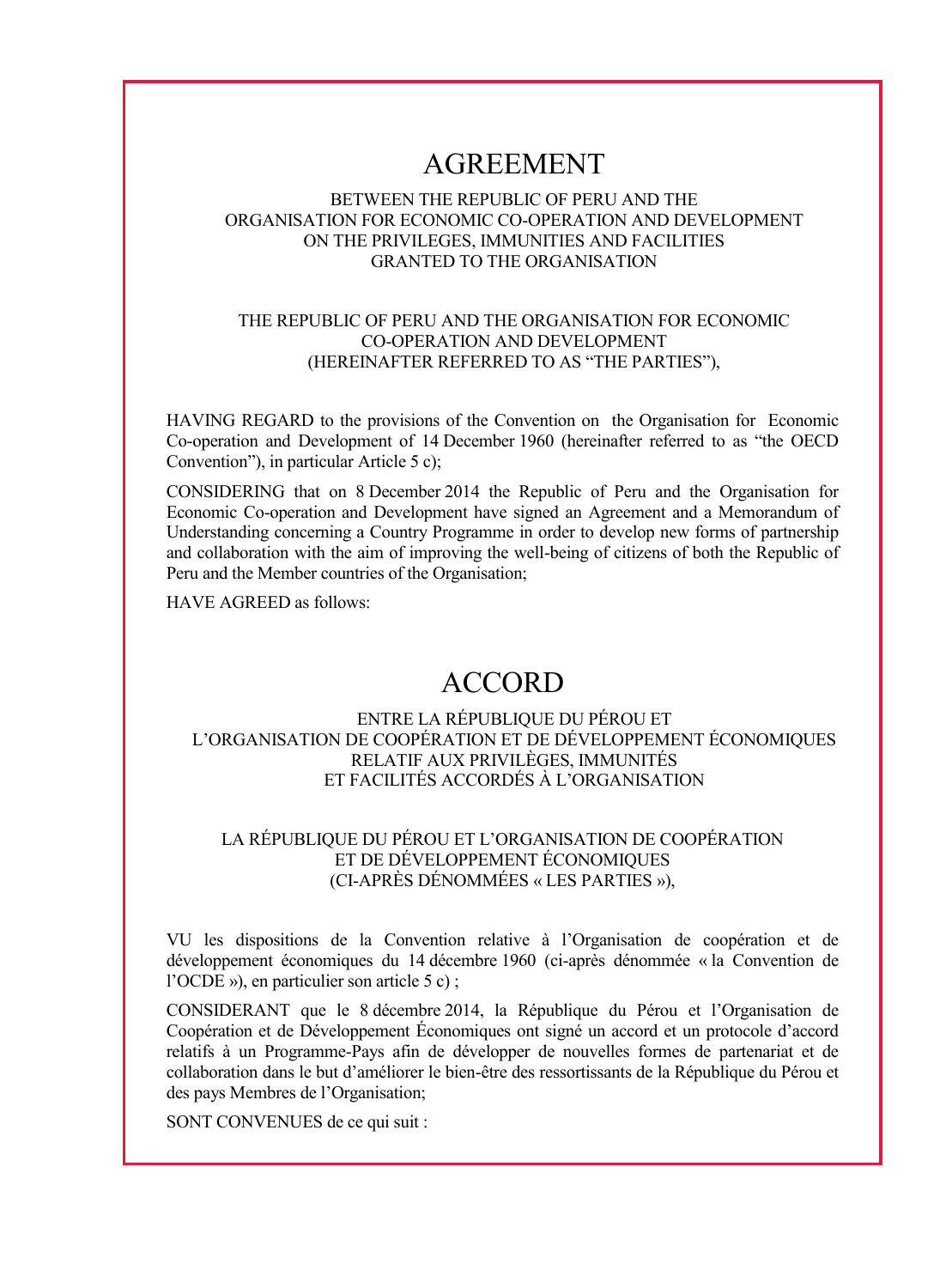For the purposes of this Agreement:

- (a) "archives of the Organisation" means all records and correspondence, documents and other material, including tapes and films, sound recordings, computer software and written material, video tapes, discs and multimedia supports, either in conventional or in digital form, or any other support storing any information or material belonging to or held by the Organisation or on its behalf;
- (b) "charges for pension or social security purposes" means all charges related to pension or social security coverage, whether or not such charges are related to the employment of officials by the Organisation, and including all charges related to pensions or retirement benefits, unemployment benefits, health insurance and family benefits;
- (c) "experts" means persons other than those mentioned in paragraph (h) of this Article, who are appointed by the Organisation to carry out missions for the Organisation;
- (d) "Government" means the Government of the Republic of Peru (hereinafter referred to as "Peru");
- (e) "meeting convened by the Organisation" means any meeting of a body of the Organisation, and any other meeting, conference, seminar or gathering convened by the Organisation, including meetings organised jointly with other entities;
- (f) "Members" means countries which are Members of the Organisation or other entities which participate in the work of the Organisation in pursuance of Article 13 of the Convention on the Organisation;
- (g) "non-Member participants" means countries, economies or international organisations which are not Members of the Organisation and which have received an invitation from the Organisation to participate in a meeting convened by the Organisation;
- (h) "officials" means the categories of staff to which the provisions of this Agreement apply as specified by the Secretary-General of the Organisation;
- (i) "Organisation" means the Organisation for Economic Co-operation and Development and all the entities or agencies functioning under its framework;
- (j) "premises of the Organisation" means buildings or parts thereof (including the land ancillary thereto), utilised permanently or temporarily for official purposes of the Organisation;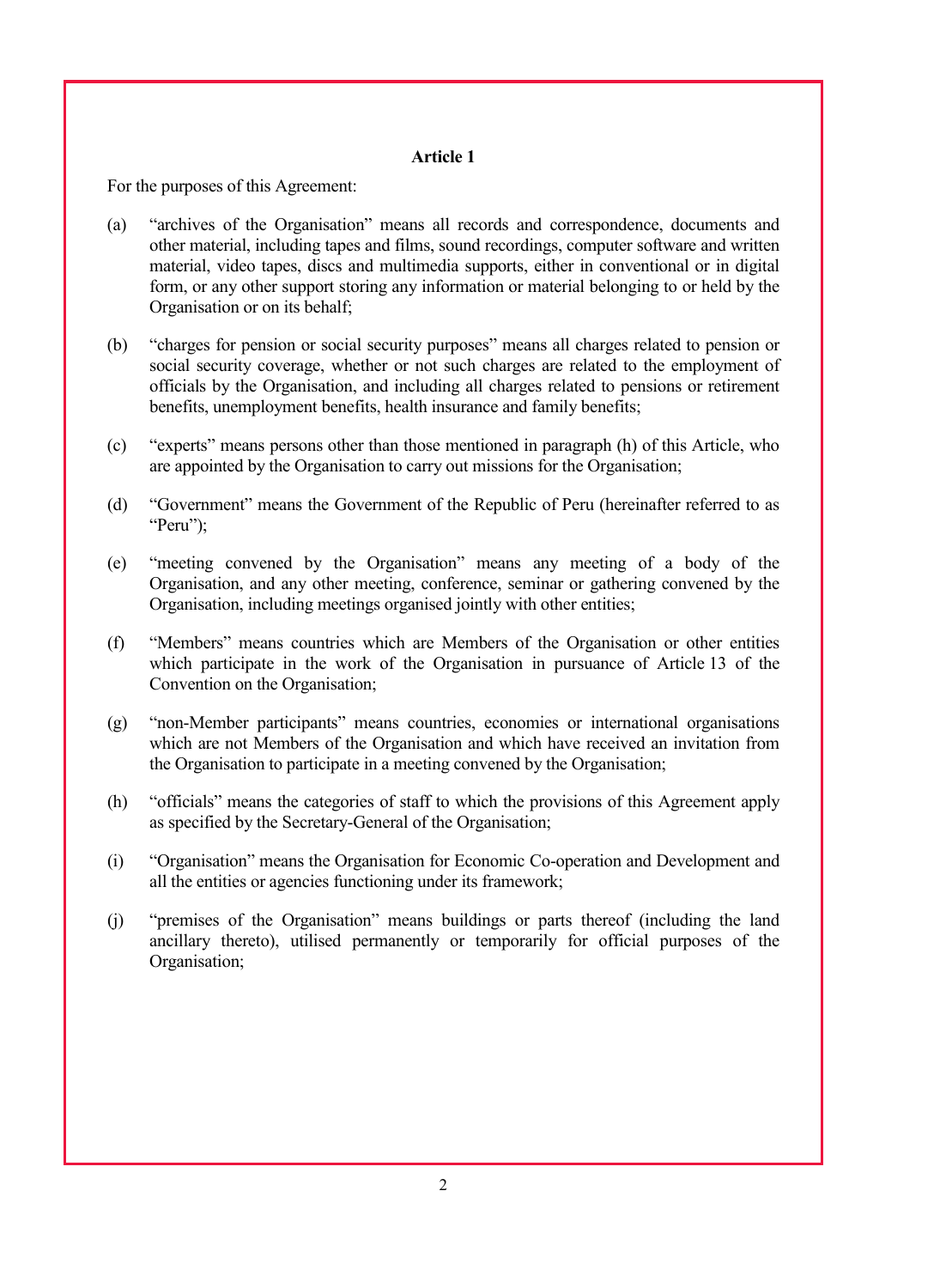Aux fins du présent Accord :

- (a) l'expression « archives de l'Organisation » désigne tous les dossiers, courriers, documents et autres matériels, y compris les bandes magnétiques et les films, les enregistrements sonores, les logiciels informatiques et les documents écrits, les disques et bandes vidéo et supports multimédia, sous forme classique ou numérique, ou tout autre support où se trouvent stockés des informations et autres matériels, appartenant à l'Organisation, ou détenus par elle ou pour son compte ;
- (b) l'expression « prélèvements au titre des pensions ou de la sécurité sociale » désigne tous les prélèvements relatifs à la couverture au titre des pensions ou de la sécurité sociale, qu'ils soient ou non en rapport avec l'emploi des agents par l'Organisation, et englobe tous les prélèvements liés aux prestations au titre des pensions ou de la retraite, aux indemnités de chômage, à l'assurance santé et aux prestations familiales ;
- (c) le terme « experts » désigne les personnes autres que celles mentionnées au paragraphe (h) du présent article, qui sont nommées par l'Organisation pour mener à bien des missions pour l'Organisation ;
- (d) le terme « Gouvernement » désigne le Gouvernement de la République du Pérou (ci-après dénommé « le Pérou ») ;
- (e) l'expression « réunion organisée par l'Organisation » désigne toute réunion d'un organe de l'Organisation, ainsi que tout autre réunion, conférence, séminaire ou colloque organisé par l'Organisation, y compris les réunions organisées conjointement avec d'autres entités ;
- (f) le terme « Membres » désigne les pays qui sont Membres de l'Organisation ou d'autres entités participant aux travaux de l'Organisation en application de l'article 13 de la Convention de l'Organisation ;
- (g) l'expression « participants non Membres » désigne les pays, les économies ou les organisations internationales qui ne sont pas Membres de l'Organisation et qui ont reçu de l'Organisation une invitation à participer à une réunion organisée par l'Organisation ;
- (h) le terme « agents » désigne les catégories de personnel auxquelles s'appliquent les dispositions du présent Accord telles que déterminées par le Secrétaire général de l'Organisation ;
- (i) le terme « Organisation » désigne l'Organisation de coopération et de développement économiques et toutes les entités ou agences fonctionnant dans le cadre de celle-ci ;
- (j) l'expression « locaux de l'Organisation » désigne les bâtiments ou parties de bâtiments (y compris les terrains y afférents) utilisés à des fins officielles, à titre permanent ou temporaire, par l'Organisation ;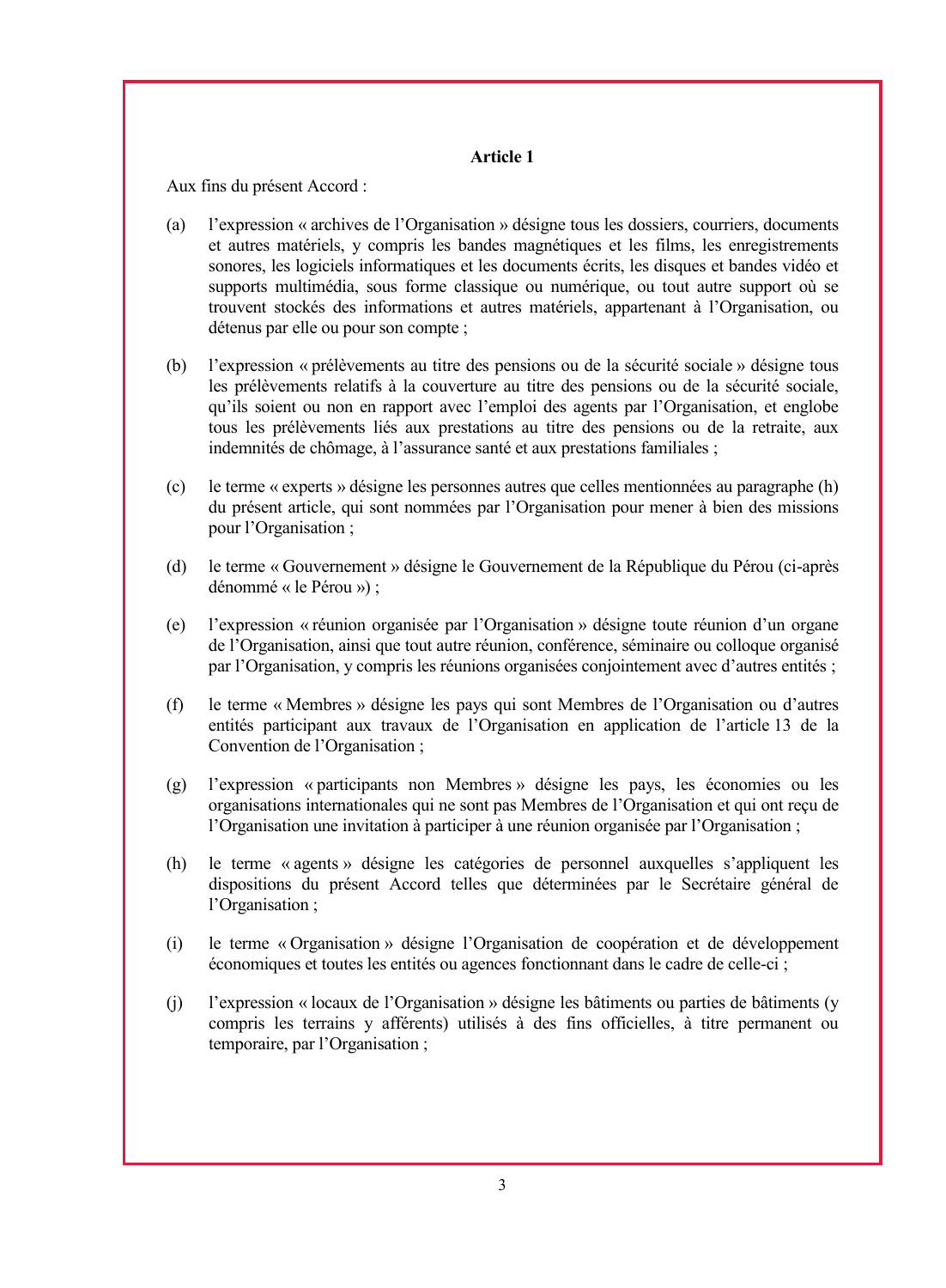- (k) "property of the Organisation" means all property, including income, funds and assets, belonging to the Organisation or held or administered by the Organisation or on its behalf;
- (l) "representatives" means all delegates, alternates, advisers, technical experts and secretaries of delegations of Members or non-Member participants.

The Organisation possesses juridical personality. It has the capacity, *inter alia*, to conclude contracts, to acquire and dispose of movable and immovable property and to institute legal proceedings.

#### **Article 3**

The Organisation shall be granted the privileges, exemptions and immunities provided for in this Agreement.

### **Article 4**

The Organisation and its property, wherever located and by whomsoever held, shall enjoy immunity from every form of legal process except insofar as in any particular case it has expressly waived its immunity. It is, however, understood that no waiver of immunity shall extend to any measure of execution.

#### **Article 5**

The property of the Organisation, wherever located and by whomsoever held, shall be immune from search, requisition, confiscation, expropriation or any other form of interference whether by executive, administrative, judicial or legislative action.

#### **Article 6**

1. The premises of the Organisation, including premises utilised by the Organisation for the duration of a meeting convened by the Organisation, shall be inviolable and shall be under its exclusive control and authority.

2. The Government shall take appropriate measures to ensure the security of the Organisation's premises; in particular, it shall prevent any person, or group of persons from penetrating without authorisation into the premises or causing disorder in the immediate vicinity thereof.

#### **Article 7**

The archives of the Organisation and more generally all documents belonging to it or held by it, shall be inviolable wherever located.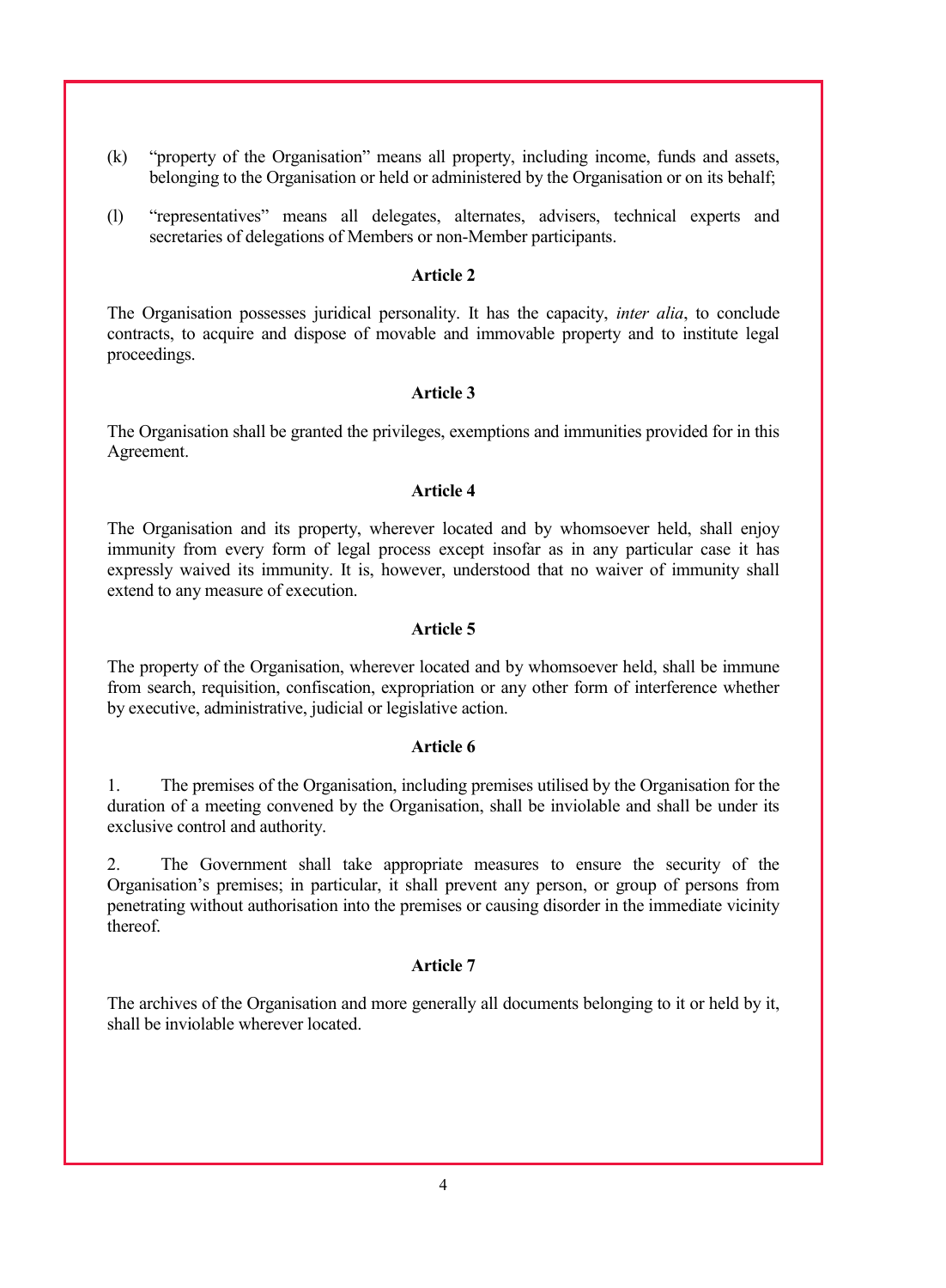- (k) l'expression « biens de l'Organisation » désigne tous les biens, y compris les revenus, les fonds et avoirs, appartenant à l'Organisation ou détenus ou gérés par celle-ci ou pour son compte ;
- (l) le terme « représentants » désigne tous les délégués, suppléants, conseillers, experts techniques et secrétaires de délégations des Membres ou des participants non Membres.

L'Organisation possède la personnalité juridique. Elle a la capacité, *inter alia*, de contracter, d'acquérir et d'aliéner des biens mobiliers et immobiliers et d'ester en justice.

### **Article 3**

L'Organisation jouit des privilèges, exemptions ou immunités prévus dans le présent Accord.

### **Article 4**

L'Organisation et ses biens, où qu'ils se trouvent et quel que soit leur détenteur, jouissent de l'immunité de juridiction, sauf dans la mesure où l'Organisation y a expressément renoncé dans un cas particulier. Il est toutefois entendu que la renonciation ne peut s'étendre à des mesures d'exécution.

## **Article 5**

Les biens de l'Organisation, où qu'ils se trouvent et quel que soit leur détenteur, sont exempts de perquisition, réquisition, confiscation, expropriation ou de toute autre forme de contrainte exécutive, administrative, judiciaire ou législative.

#### **Article 6**

1. Les locaux de l'Organisation, y compris les locaux utilisés par l'Organisation pour la durée d'une réunion organisée par l'Organisation, sont inviolables et soumis à ses seuls contrôle et autorité.

2. Le Gouvernement doit prendre les mesures appropriées afin d'assurer la sécurité des locaux de l'Organisation ; en particulier, il doit empêcher que toute personne ou tout groupe de personnes ne pénètre sans autorisation dans les locaux ou ne causent des désordres dans leur voisinage immédiat.

## **Article 7**

Les archives de l'Organisation et de manière générale tous les documents lui appartenant ou qu'elle détient sont inviolables où qu'ils se trouvent.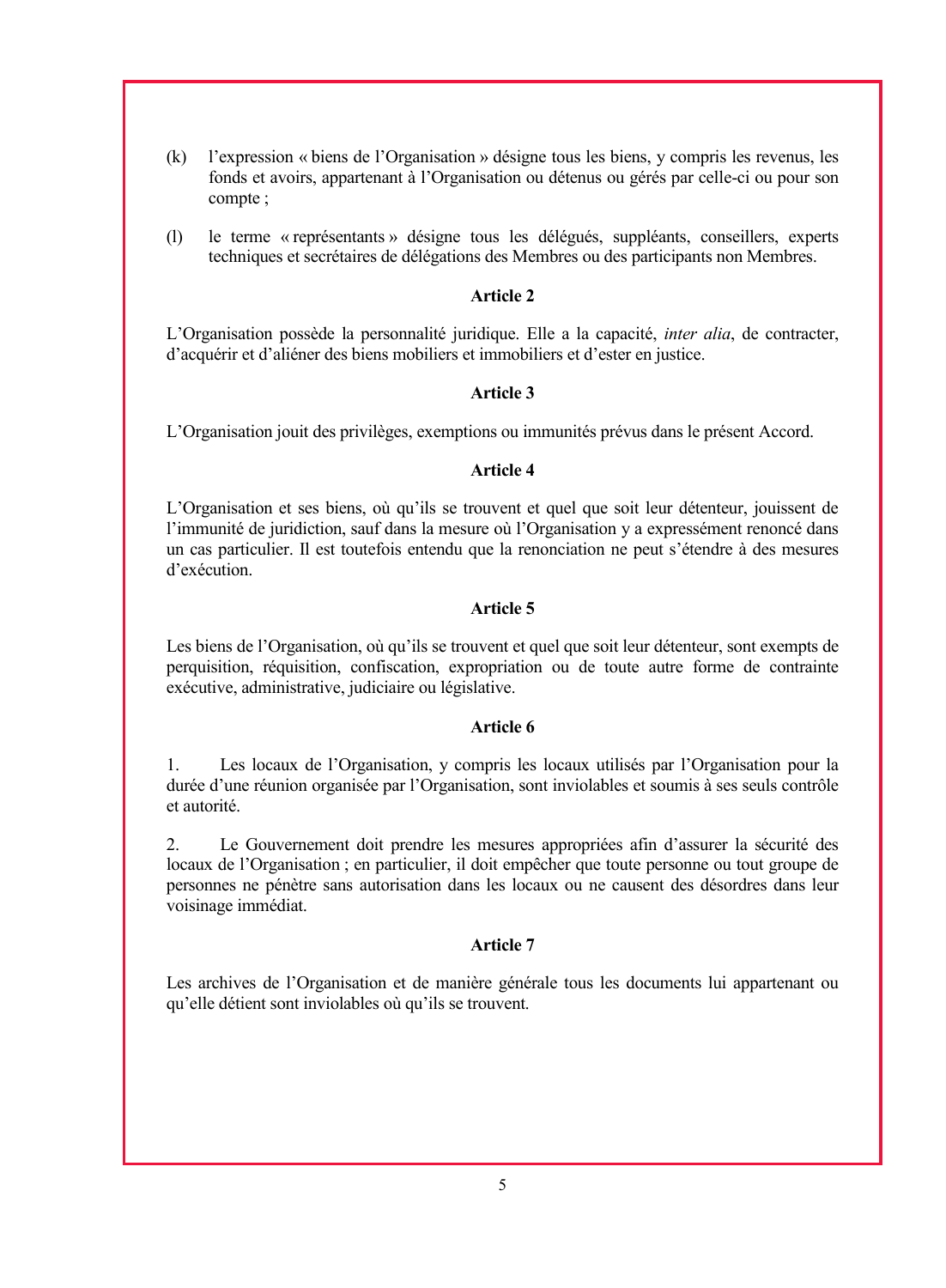Without being restricted by financial controls, regulations or moratoria of any kind:

- (a) the Organisation may hold currency of any kind and operate accounts in any currency;
- (b) the Organisation may freely transfer its funds within, into and out of the territory of Peru and convert any currency held by it into any other currency.

### **Article 9**

- 1. The Organisation and its property shall be exempt from:
- (a) any form of direct taxation; however, the Organisation will not claim exemption from rates and taxes which constitute no more than a payment for public utilities;
- (b) customs duties in respect of goods imported and exported by the Organisation for its own functioning or in pursuance of its activities, on the understanding that such imported goods will not be sold in Peru, except under conditions agreed with the Government;
- (c) customs duties in respect of import and export of publications or other goods produced by it.

2. Any form of indirect taxation, including taxes forming part of the price to be paid on goods and services purchased by the Organisation, such as value added tax, shall be reimbursed without delay to the Organisation by the Government, on the Organisation's request, under the conditions provided by the laws and regulations of Peru to international organisations established in Peru.

3. The Organisation shall pay charges for pension or social security purposes only if the Organisation requests that its officials enjoy the Peruvian pension or social security system.

4. The Government shall take all appropriate measures to avoid prohibitions or restrictions in respect of publications or other goods imported and exported by the Organisation only for its own functioning or in pursuance of its activities, except for goods which are prohibited or restricted pursuant to the Peruvian Criminal Code and sanitary and phytosanitary legislation.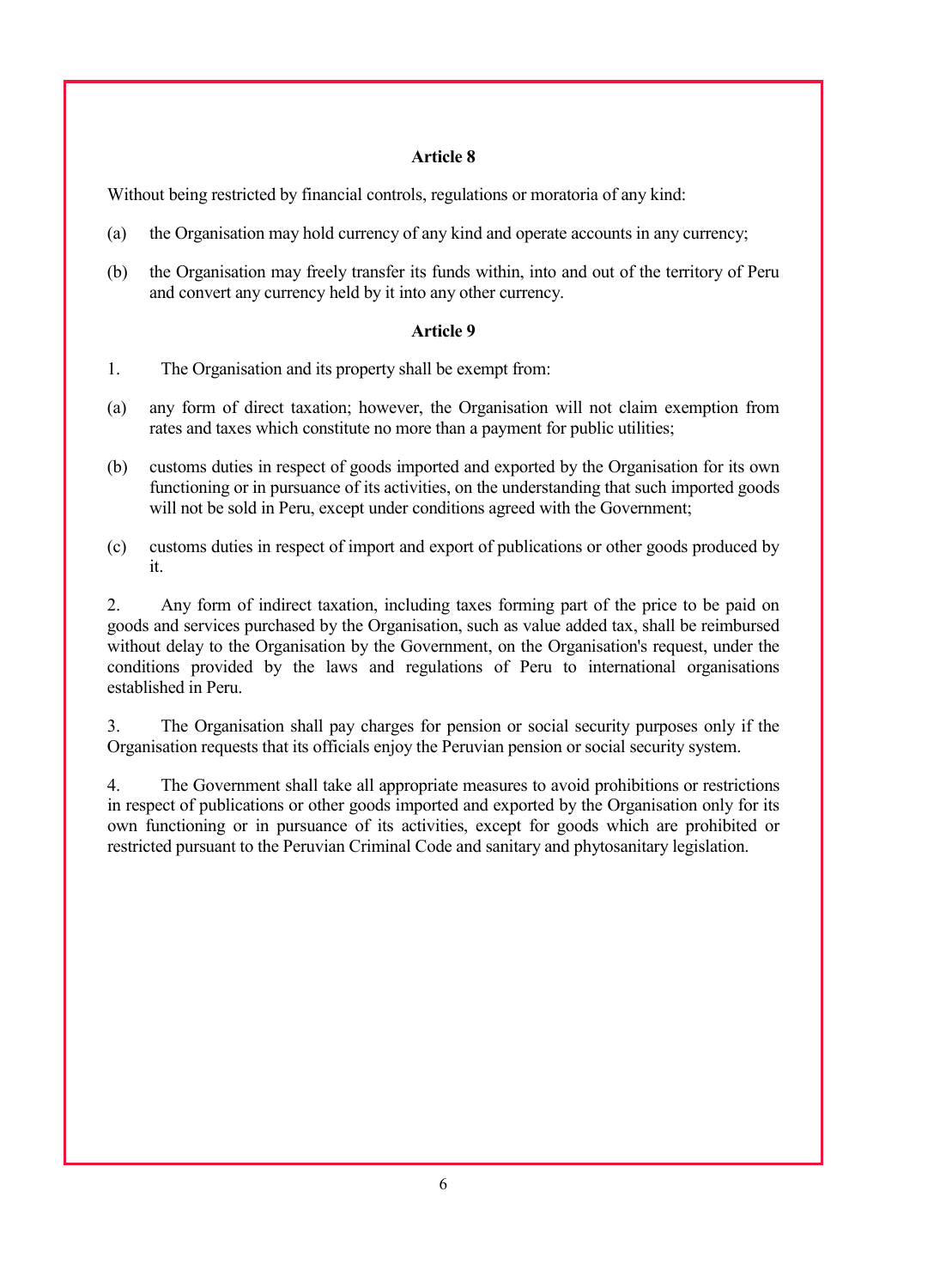Sans être astreinte à aucun contrôle, réglementation ou moratoire financiers :

- (a) l'Organisation peut détenir des devises quelconques et avoir des comptes en n'importe quelle monnaie ;
- (b) l'Organisation peut transférer librement ses fonds à l'intérieur du territoire du Pérou ainsi que vers ou depuis celui-ci et convertir toute devise détenue par elle en toute autre monnaie.

## **Article 9**

- 1. L'Organisation et ses biens sont exemptés de :
- (a) toute forme d'impôt direct ; toutefois, l'Organisation ne demandera pas l'exonération de droits et de taxes qui ne constituent que la simple rémunération de services publics ;
- (b) tous droits de douane en ce qui concerne les biens importés et exportés par l'Organisation dans le cadre de son propre fonctionnement ou de l'exécution de ses activités, étant entendu que les biens ainsi importés ne seront pas vendus au Pérou, à moins que ce ne soit à des conditions agréées par le Gouvernement ;
- (c) tous droits de douane portant sur l'importation et l'exportation de publications ou d'autres biens qu'elle produit.

2. Toute forme de fiscalité indirecte, y compris les taxes entrant dans le prix des biens et services acquis par l'Organisation, comme la taxe sur la valeur ajoutée, sera remboursée sans délai à l'Organisation par le Gouvernement, à la demande de l'Organisation, et selon les conditions prévues par les lois et règlements du Pérou applicables aux organisations internationales établies au Pérou.

3. L'Organisation ne s'acquittera de prélèvements au titre des pensions ou de la sécurité sociale que si elle demande que ses agents bénéficient du régime de sécurité sociale ou de pension péruvien.

4. Le Gouvernement prendra toutes les mesures appropriées pour exempter l'Organisation des prohibitions et restrictions en ce qui concerne les publications ou autres biens importés et exportés par l'Organisation dans le cadre de son propre fonctionnement ou de l'exécution de ses activités seulement, à l'exception des biens qui font l'objet de prohibitions ou de restrictions en vertu des Code criminel et législation sanitaire et phytosanitaire péruviens.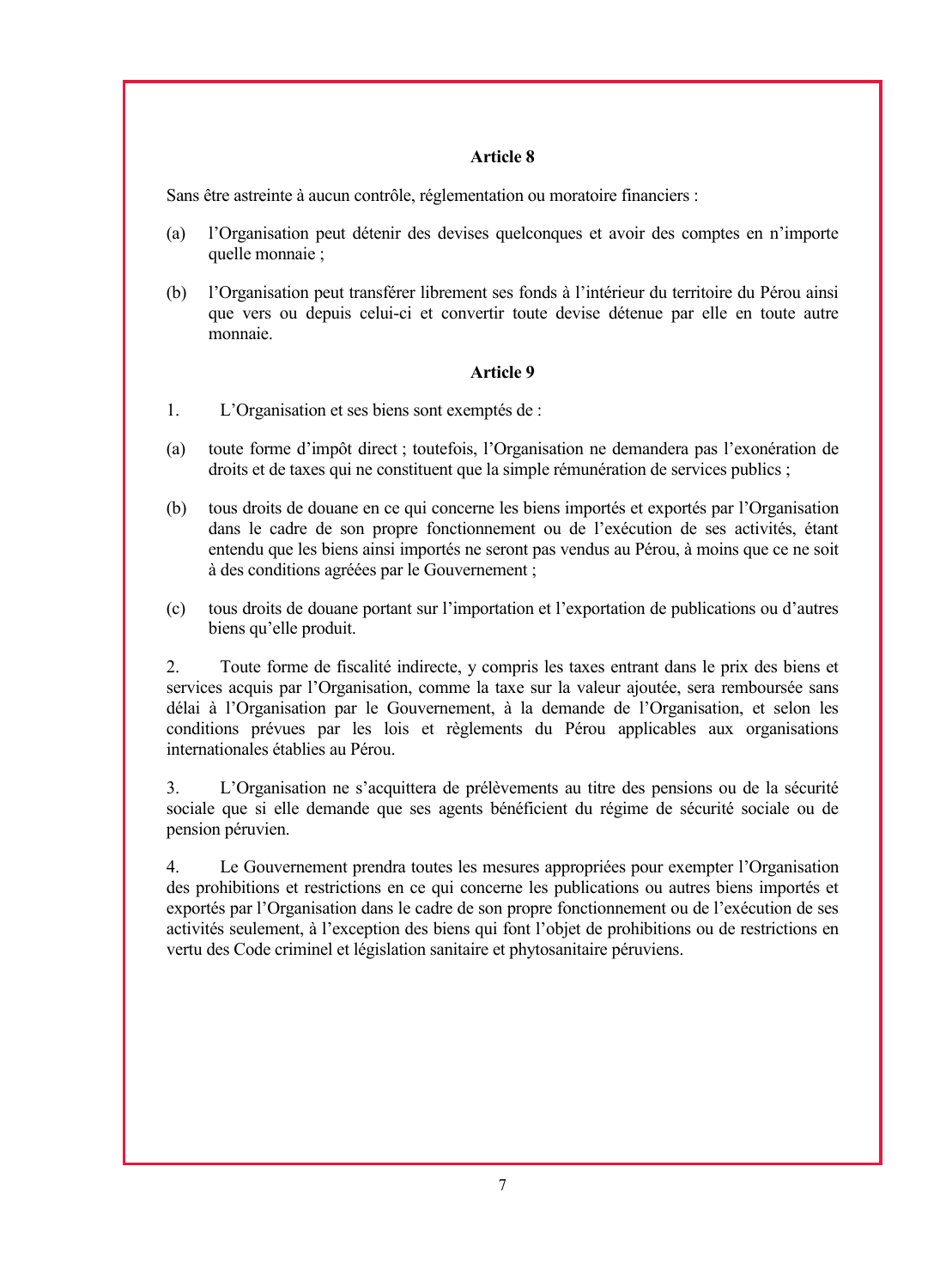1. The Organisation shall enjoy, for its official communications, treatment not less favourable than that accorded by Peru to any international organisation or foreign government, including its diplomatic mission, in the matter of priorities, rates and taxes on mails, cables, telegrams, radiograms, telephotos, telefaxes, telephone, electronic communications and other communications and press rates for information to the press and radio. No censorship shall be applied to the official correspondence and other official communications of the Organisation.

2. The Organisation shall enjoy the right, for its communications, to use codes and to send and receive correspondence and other papers and documents by courier.

#### **Article 11**

Essential public services shall be made available to the Organisation on the same basis and conditions as those which apply to diplomatic missions in Peru.

#### **Article 12**

1. Representatives of countries participants in the Council of the Organisation or in any other body of the Organisation or participating in a meeting convened by the Organisation, whose names shall be informed in advance by the OECD shall, while exercising their functions and during their journey to and from the place of meeting, enjoy the privileges and immunities provided for by Article IV sections 11 and 12 of the Convention on the Privileges and Immunities of the United Nations of 13 February 1946.

2. Privileges and immunities are accorded to the representatives of countries participants in order to safeguard their functions in connection with the Organisation and not for their personal benefit. Consequently, a country participant has not only the right but also the duty to waive the immunity of its representative in any case where, in the opinion of the country participant, the immunity would impede the course of justice, and it can be waived without prejudice to the purpose for which the immunity is accorded.

3. The provisions of paragraphs 1 and 2 of this Article are not applicable to the representatives of the Republic of Peru.

#### **Article 13**

Officials of the Organisation shall:

(a) be immune from any form of legal process for words spoken or written and acts performed in their official capacity or in the context of their employment with the Organisation; they shall continue to be so immune after completion of their functions as officials of the Organisation;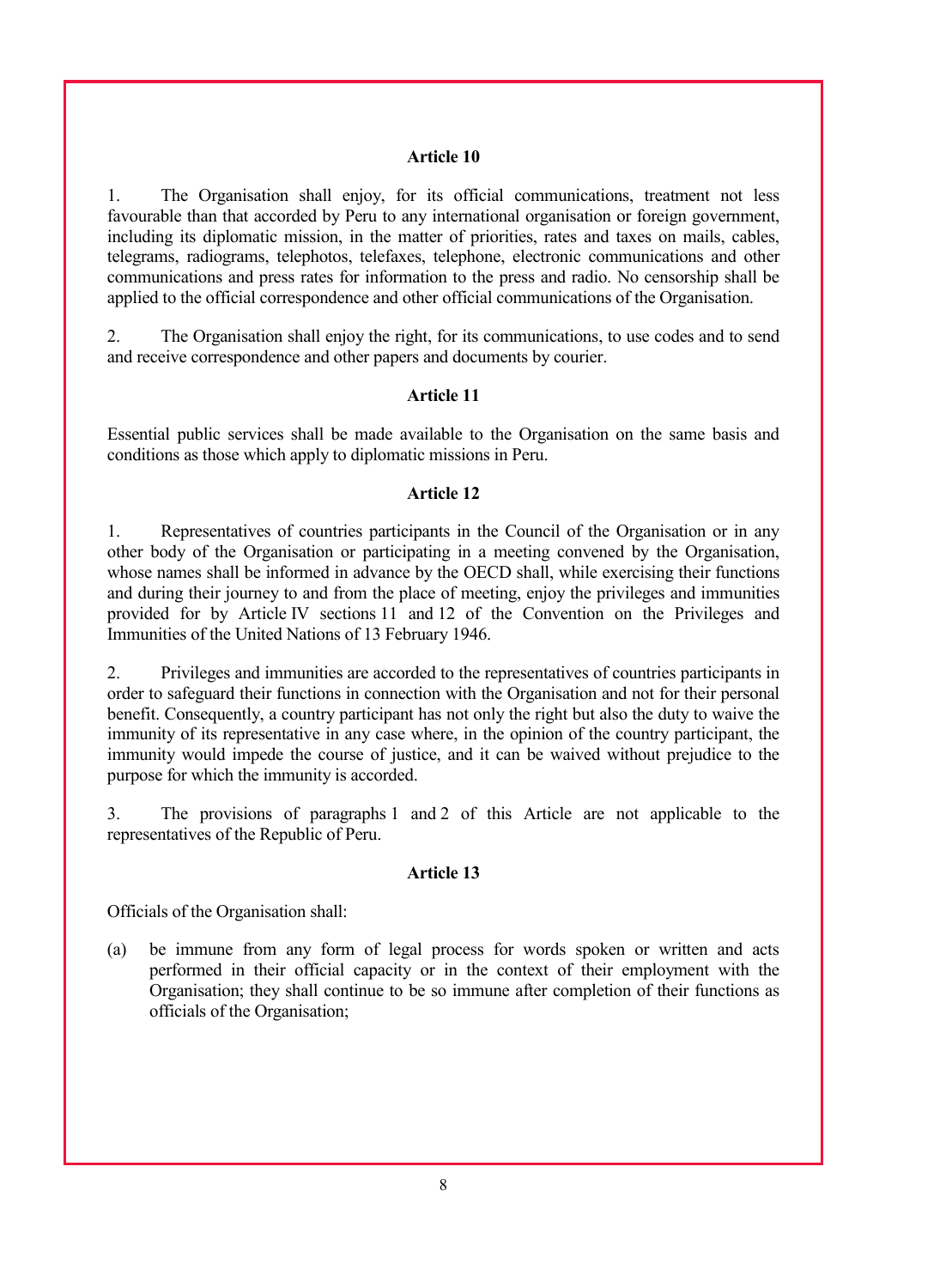1. L'Organisation bénéficie, pour ses communications officielles, d'un traitement au moins aussi favorable que le traitement accordé par le Pérou à toute organisation internationale ou à tout gouvernement étranger, y compris sa mission diplomatique, en ce qui concerne les priorités, les tarifs et taxes sur le courrier, les câblogrammes, télégrammes, radiotélégrammes, téléphotos, télécopies, communications téléphoniques, communications électroniques et autres communications, ainsi que sur les tarifs de presse pour les informations à la presse et à la radio. La correspondance officielle et les autres communications officielles de l'Organisation ne pourront être censurées.

2. L'Organisation bénéficie, pour ses communications, du droit d'utiliser des codes et d'envoyer et de recevoir de la correspondance ainsi que des papiers et des documents par courrier.

## **Article 11**

Les services publics indispensables sont mis à la disposition de l'Organisation sur les mêmes bases et dans les mêmes conditions que pour les missions diplomatiques au Pérou.

## **Article 12**

1. Les représentants des pays participants au Conseil de l'Organisation ou à tout autre organe de l'Organisation ou participant à une réunion organisée par celle-ci, dont les noms sont communiqués au préalable par l'OCDE, jouissent, dans l'exercice de leurs fonctions et au cours des voyages à destination ou en provenance du lieu de la réunion, des privilèges et immunités prévus aux sections 11 et 12 de l'article IV de la Convention sur les privilèges et immunités des Nations Unies du 13 février 1946.

2. Les privilèges et immunités sont accordés aux pays participants dans le but d'assurer en toute indépendance l'exercice de leurs fonctions en rapport avec l'Organisation et non à leur avantage personnel. Par conséquent, un pays participant a non seulement le droit, mais aussi le devoir, de lever l'immunité de son représentant dans tous les cas où, à son avis, l'immunité empêcherait que justice soit faite et où elle peut être levée sans nuire au but pour lequel cette immunité a été accordée.

3. Les dispositions des paragraphes 1 et 2 de cet article ne sont pas applicables aux représentants de la République du Pérou.

## **Article 13**

Les agents de l'Organisation :

(a) jouissent de l'immunité absolue de juridiction pour leurs discours ou leurs écrits et pour tous les actes accomplis par eux en leur qualité officielle ou dans le cadre de leur emploi à l'Organisation ; ils continuent de bénéficier de cette immunité après la cessation de leurs fonctions ;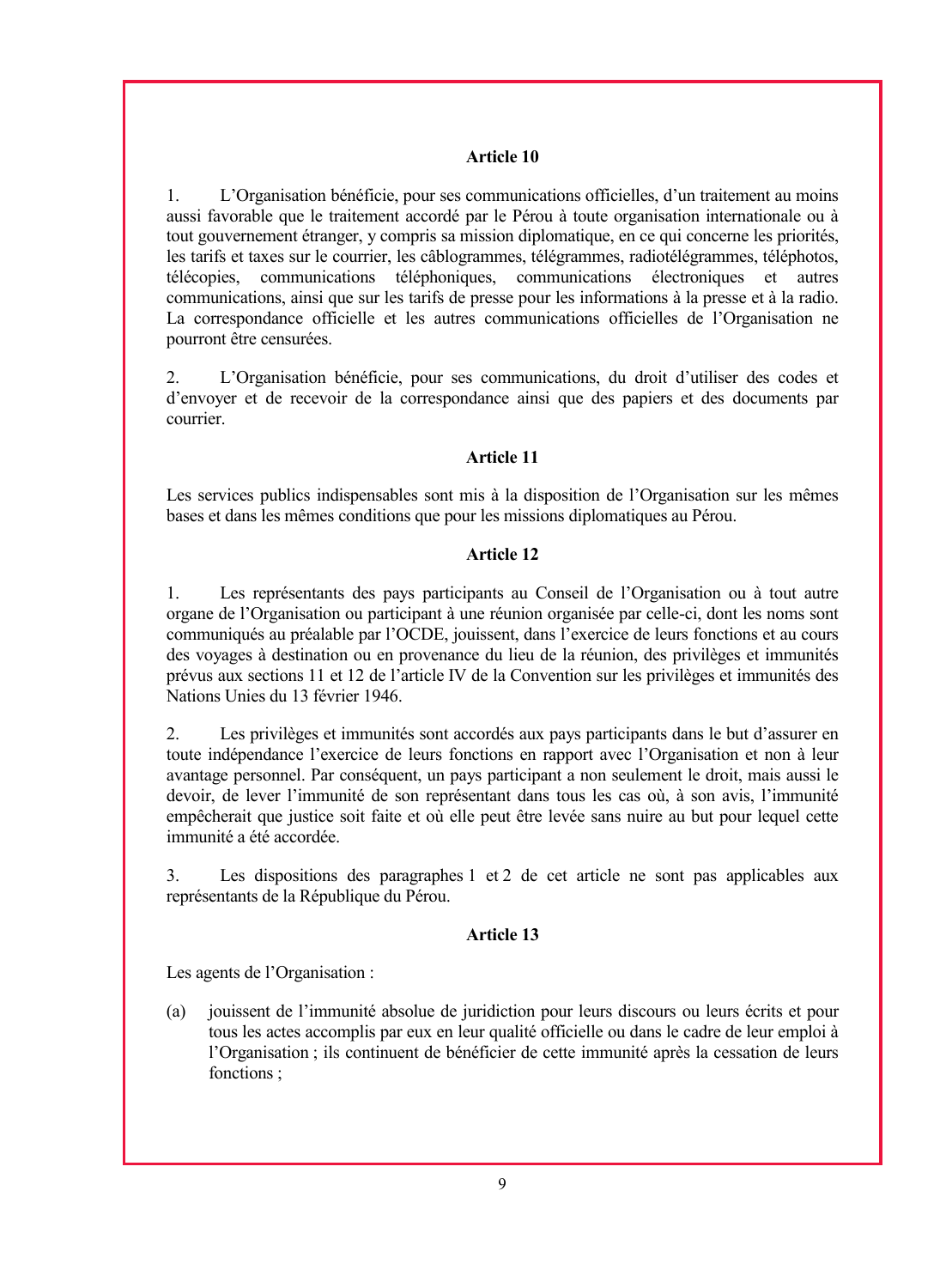- (b) be exempt from any form of direct taxation, including charges for pension or social security purposes, on salaries, emoluments, indemnities, pensions or other element of remuneration paid to them by the Organisation;
- (c) be exempt, together with the members of their families, from immigration restrictions and alien registration;
- (d) be exempt from the national military service;
- (e) enjoy, together with the members of their families, the same benefits in respect of repatriation in cases of international crisis as members of diplomatic missions;
- (f) have the right to import free of duty their furniture and effects at the time of first taking up their functions in Peru;
- (g) have the same right to import free of duty motor vehicles as Peru accords to diplomatic agents of comparable rank;
- (h) be accorded the same privileges in respect of currency or exchange facilities as are accorded to diplomatic agents of comparable rank;
- (i) enjoy the right, for acts performed in their official capacity, to use codes and to send and receive correspondence and other papers and documents by courier.
- (j) enjoy the pension and social protection system of the Organisation, or in its absence, the Peruvian pension or social security system.

In addition to the privileges, immunities and facilities mentioned in Article 13:

- (a) the Secretary-General of the Organisation shall enjoy the privileges, immunities and facilities granted to the heads of diplomatic missions; the members of his/her family shall enjoy the privileges, immunities and facilities granted to the members of family forming part of the household of heads of diplomatic missions;
- (b) the Deputy and Assistant Secretaries-General shall enjoy the privileges, immunities and facilities granted to diplomatic agents of comparable rank; the members of their families shall enjoy the privileges, immunities and facilities granted to the members of family forming part of the household of diplomatic agents of comparable rank.

#### **Article 15**

1. Experts performing missions in the territory of Peru for the Organisation shall enjoy such privileges, immunities and facilities as are necessary for the independent exercise of their functions during the period of their missions, including time spent on journeys in connection with their missions.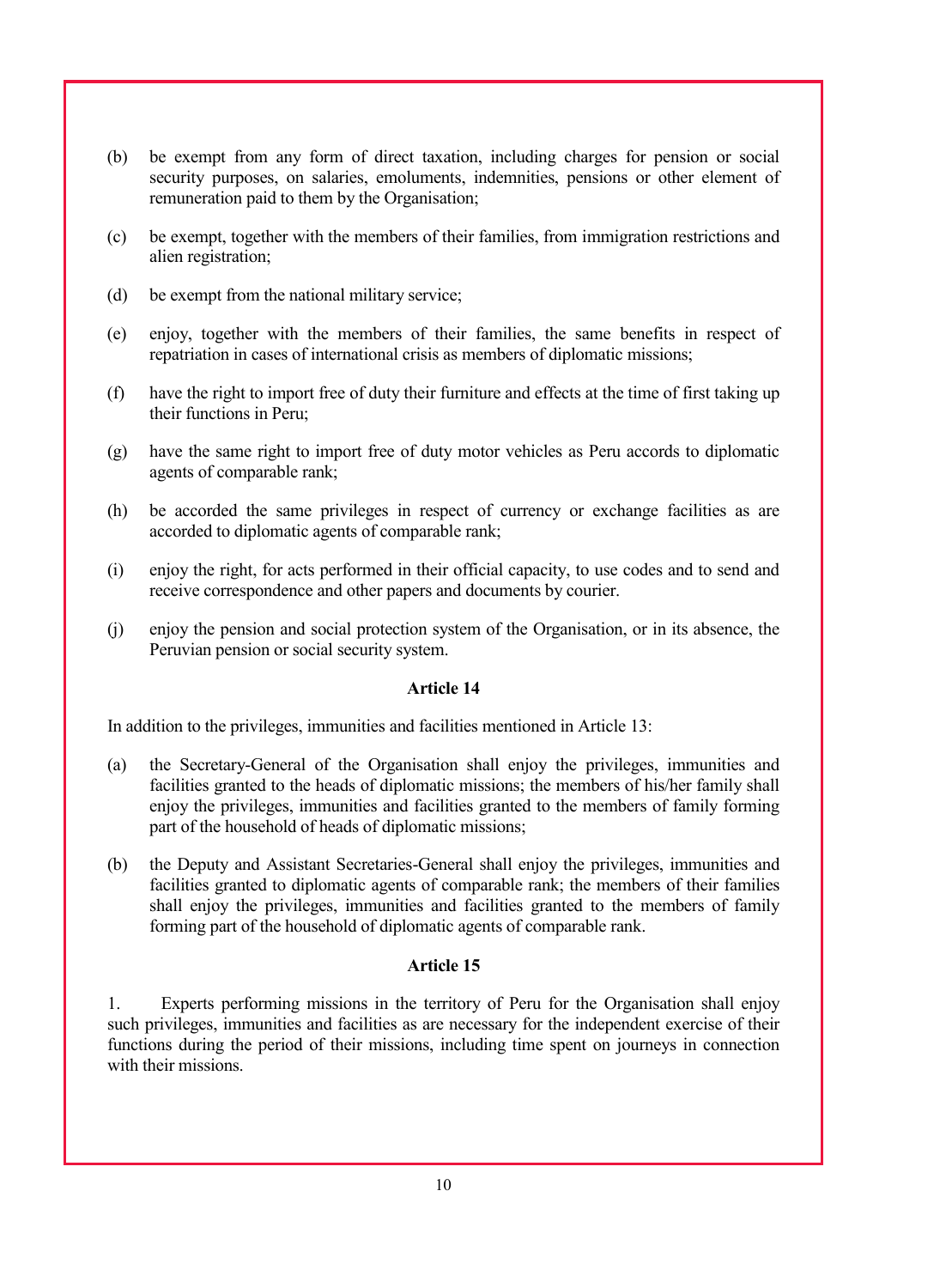- (b) sont exonérés de tout type d'impôt direct, y compris des prélèvements au titre des pensions ou de la sécurité sociale, sur les salaires, émoluments, indemnités, pensions ou autre élément de rémunération qui leur sont versés par l'Organisation ;
- (c) ne sont pas soumis, non plus que les membres de leur famille, aux dispositions limitant l'immigration et aux formalités d'enregistrement des étrangers ;
- (d) ne sont pas soumis à l'obligation du service militaire national ;
- (e) jouissent, ainsi que les membres de leurs familles, des mêmes facilités de rapatriement en période de crise internationale que les membres des missions diplomatiques ;
- (f) ont le droit d'importer en franchise leur mobilier et leurs effets à l'occasion de leur première prise de fonctions au Pérou ;
- (g) ont le même droit d'importer en franchise des véhicules à moteur que celui que le Pérou accorde aux agents diplomatiques de rang comparable ;
- (h) jouissent, en matière de facilités monétaire ou de change, des mêmes privilèges que les agents diplomatiques de rang comparable ;
- (i) bénéficient du droit, pour des actes accomplis dans leur qualité officielle, d'utiliser des codes et d'envoyer et de recevoir de la correspondance ainsi que des papiers et des documents par courrier ;
- (j) bénéficient du régime de protection sociale et de pension de l'Organisation ou, en son absence, du régime de sécurité sociale ou de pension péruvien.

Outre les privilèges, immunités et facilités mentionnés à l'article 13 :

- (a) le Secrétaire général de l'Organisation jouit des privilèges, immunités et facilités accordés aux chefs de missions diplomatiques ; les membres de sa famille jouissent des privilèges, immunités et facilités accordés aux membres de la famille qui composent le foyer des chefs de missions diplomatiques ;
- (b) les Secrétaires généraux adjoints et suppléants jouissent des privilèges, immunités et facilités accordés aux agents diplomatiques de rang comparable ; les membres de leurs familles jouissent des privilèges, immunités et facilités accordés aux membres de la famille qui composent le foyer des agents diplomatiques de rang comparable.

## **Article 15**

1. Les experts en mission pour l'Organisation sur le territoire du Pérou jouissent, pendant la durée de cette mission, y compris le temps du voyage, des privilèges, immunités et facilités nécessaires pour exercer leurs fonctions en toute indépendance.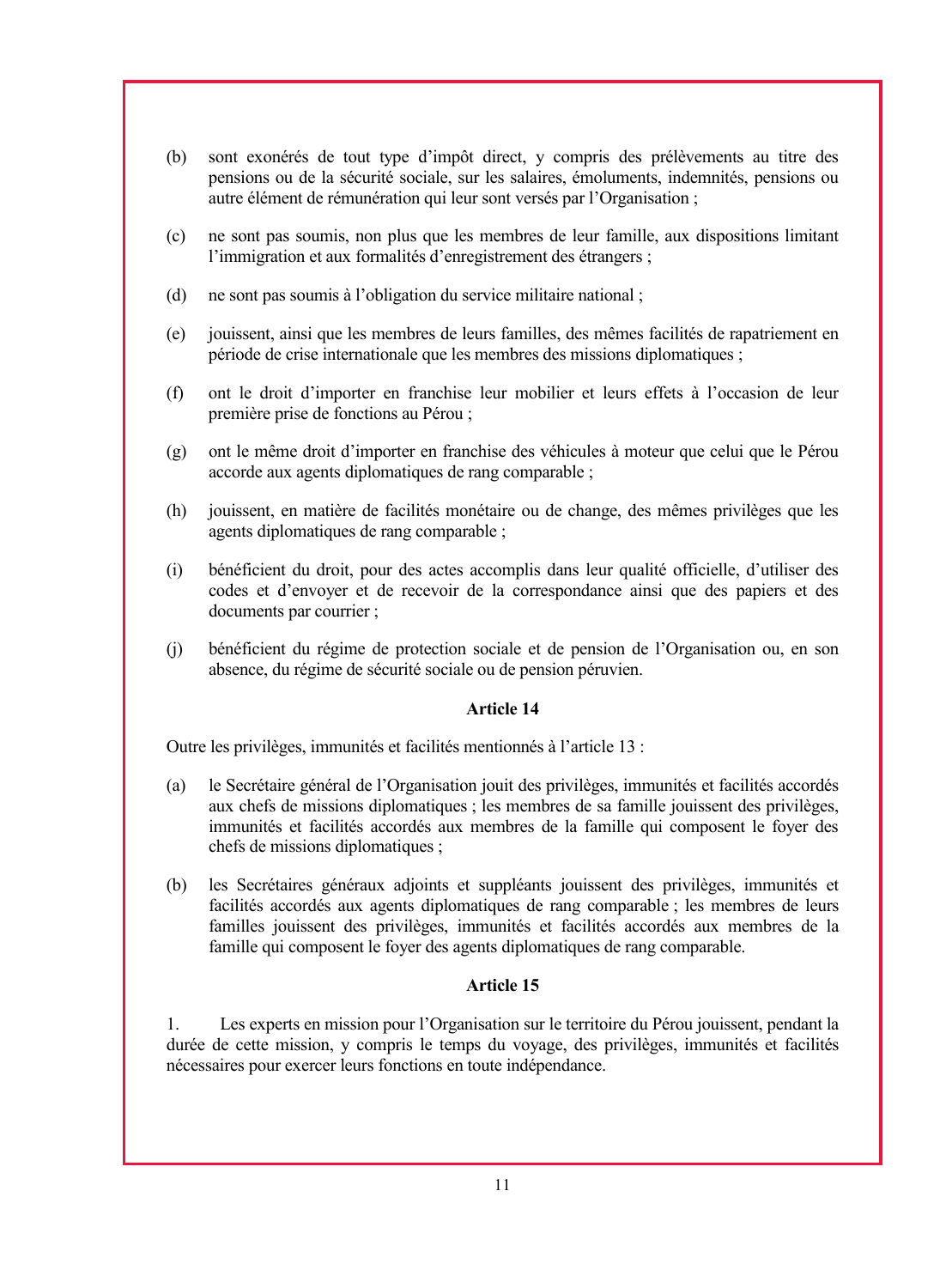- 2. In particular, the persons referred to in paragraph 1 of this Article shall be accorded:
- (a) immunity from arrest or detention and from seizure of their baggage and other belongings;
- (b) immunity from legal process in respect of words spoken or written, and of all acts done in the performance of their mission; such immunity shall continue after the completion of their mission;
- (c) inviolability for all papers and documents;
- (d) the right, for the purpose of communicating with the Organisation, to use codes and to send and to receive correspondence and other papers and documents by courier;
- (e) the same privileges in respect of currency or exchange facilities as are accorded to a representative of a foreign government on temporary official mission.

The Government shall take all appropriate measures to facilitate the entry into, stay in, and exit from the territory of Peru, and to ensure the freedom of movement within such territory of representatives of Members and non-Member participants, officials and experts of the Organisation and any other person invited by the Organisation for official purposes.

#### **Article 17**

Privileges, immunities and facilities are granted to officials and experts in the interest of the Organisation and not for the personal benefit of the individual themselves. The Secretary-General of the Organisation shall have the right and duty to waive the immunity of any official or expert where, in his exclusive opinion, the immunity of this official or expert would impede the course of justice and can be waived without prejudice to the interests of the Organisation. In the case of the Secretary-General and the Deputy and Assistant Secretaries-General of the Organisation, the Council of the Organisation shall have the right to waive immunity.

### **Article 18**

The Organisation shall co-operate at all times with the Government to facilitate the proper administration of justice and prevent the occurrence of any abuse in connection with the privileges, immunities and facilities mentioned in this Agreement.

### **Article 19**

In order to enable the Organisation to fully and efficiently discharge its responsibilities and fulfil its tasks the Government assists to the fullest possible extent the Organisation in resolving any difficulty the Organisation may encounter with the procurement of goods, services and facilities in the territory of Peru and in ensuring effective respect for the privileges, immunities and facilities accorded to it.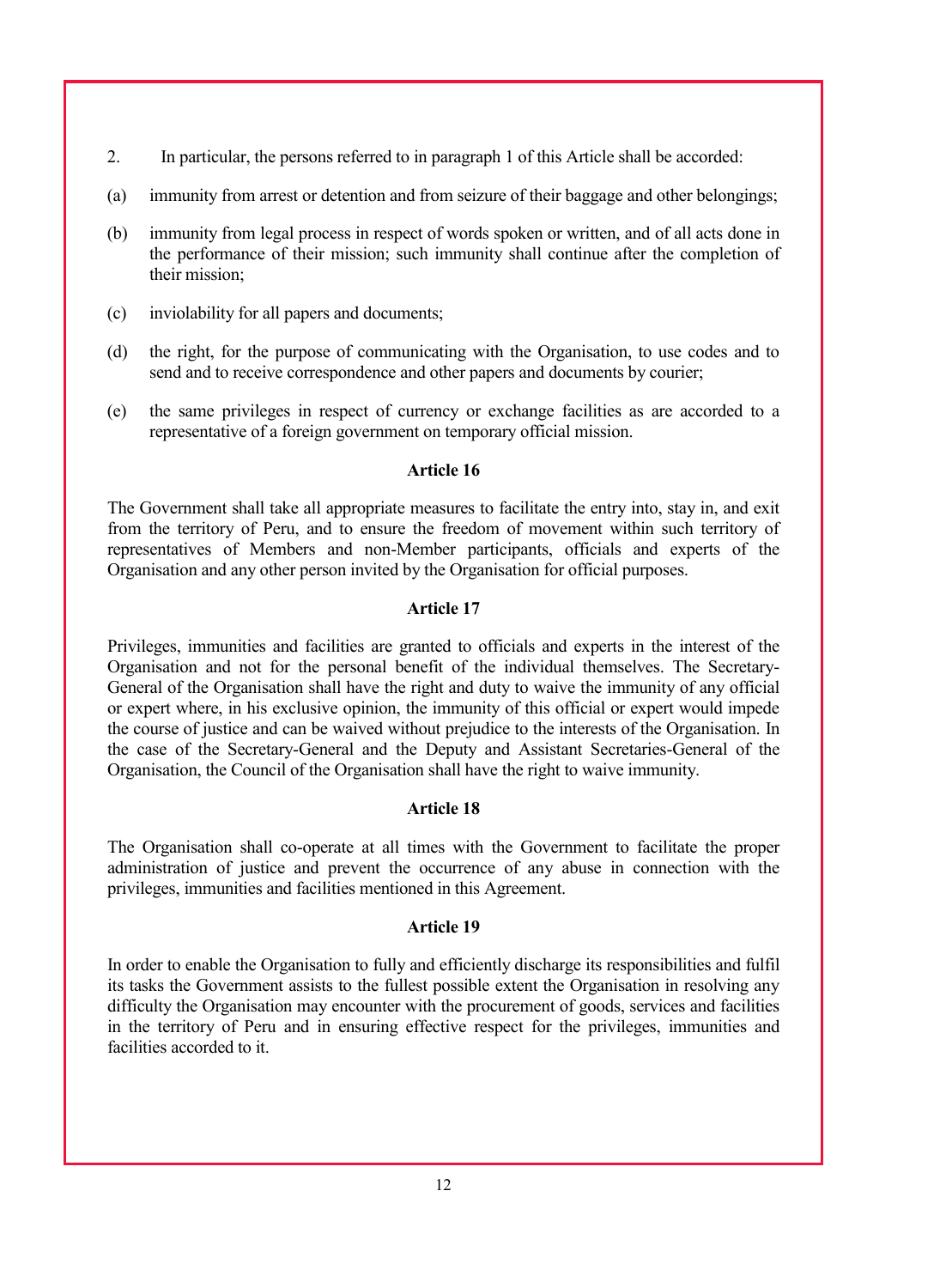- 2. En particulier, les personnes visées par le paragraphe 1 du présent article jouissent :
- (a) de l'immunité d'arrestation personnelle ou de détention et de saisie de leurs bagages et effets personnels ;
- (b) de l'immunité de juridiction pour leurs discours ou écrits et pour tous les actes accomplis au cours de leur mission ; ils continuent à bénéficier de cette immunité après la fin de leur mission ;
- (c) de l'inviolabilité de tous papiers et documents ;
- (d) du droit, pour communiquer avec l'Organisation, d'utiliser des codes et d'envoyer et de recevoir de la correspondance ainsi que d'autres papiers et documents par courrier ;
- (e) des mêmes privilèges, en matière de facilités monétaire ou de change, que ceux accordés aux représentants de gouvernements étrangers en mission officielle temporaire.

Le Gouvernement prend toutes mesures nécessaires pour faciliter l'entrée, le séjour et la liberté de circulation au Pérou, ainsi que la sortie de son territoire, des représentants des Membres et des participants non Membres, des agents et des experts de l'Organisation ou de toute autre personne invitée par l'Organisation dans un but officiel.

### **Article 17**

Les privilèges, immunités et facilités sont accordés aux agents et aux experts dans l'intérêt de l'Organisation et non à leur avantage personnel. Le Secrétaire général de l'Organisation a le droit et le devoir de lever l'immunité accordée à un agent ou à un expert dans tous les cas où, à son seul avis, cette immunité empêcherait que justice soit faite et où elle pourrait être levée sans porter atteinte aux intérêts de l'Organisation. À l'égard du Secrétaire général et des Secrétaires généraux adjoints et suppléants de l'Organisation, le Conseil de l'Organisation a qualité pour prononcer la levée des immunités.

### **Article 18**

L'Organisation collabore en tout temps avec le Gouvernement pour faciliter la bonne administration de la justice et éviter tout abus auquel pourraient donner lieu les privilèges, immunités et facilités mentionnés dans le présent Accord.

### **Article 19**

Afin de permettre à l'Organisation de s'acquitter entièrement et efficacement de ses responsabilités et de ses tâches, le Gouvernement déploie tous ses efforts pour assister l'Organisation dans la résolution de toutes les difficultés que l'Organisation pourrait rencontrer dans l'obtention des biens, des services et de toutes facilités sur le territoire du Pérou et assurer le respect effectif des privilèges, immunités et facilités qui lui ont été accordés.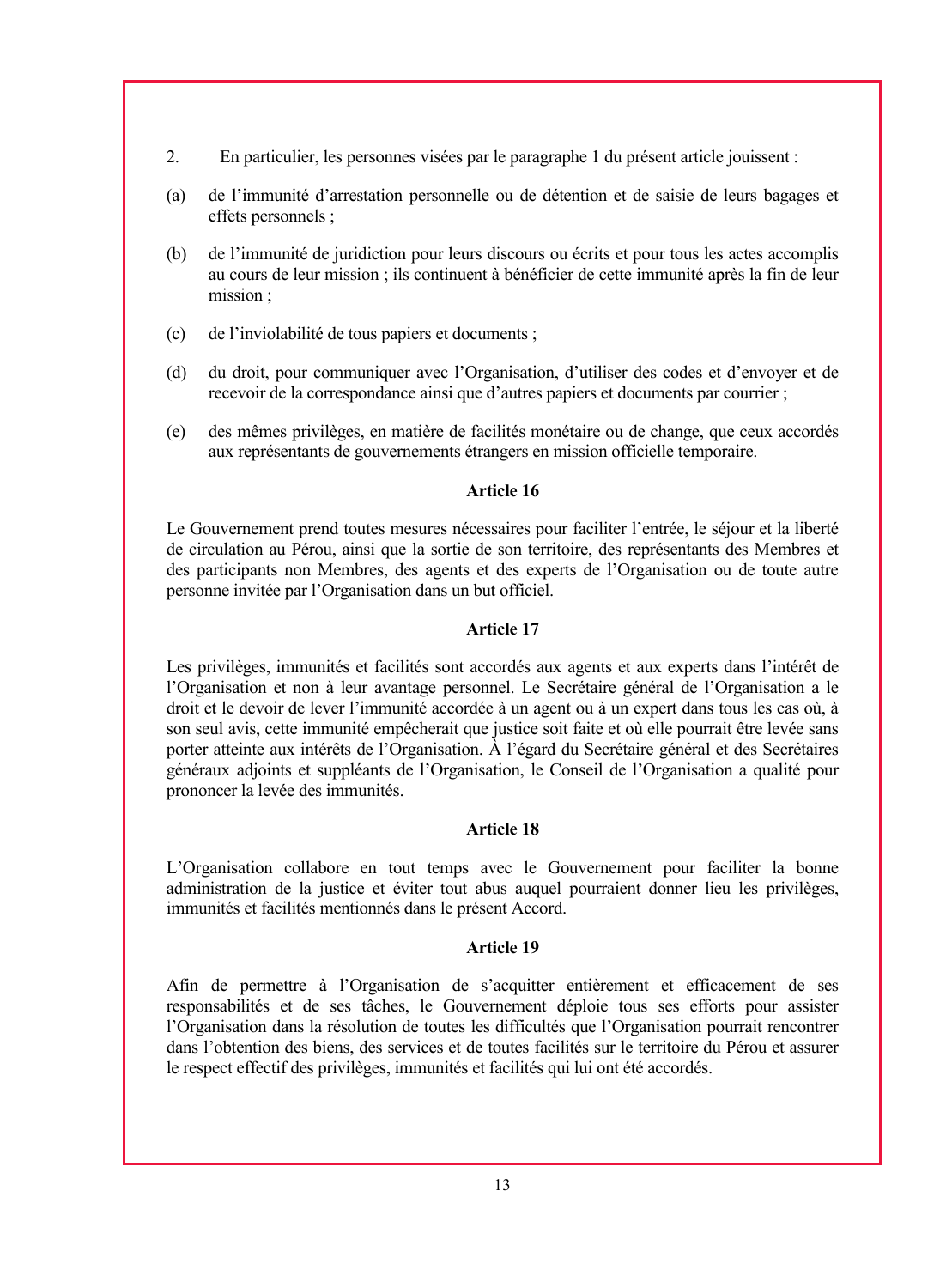In case of non-respect by a national authority of any of the privileges, immunities or facilities granted in this Agreement, the Government agrees to:

- (a) defend the Organisation, at its request, in the event of a claim or administrative or judicial actions against it;
- (b) hold harmless the Organisation for all decisions and actions taken in that context.

Such defence will be provided unless otherwise agreed between the two Parties that such claim or action is caused by gross negligence or wilful misconduct of the fact.

# **Article 21**

This Agreement shall be interpreted and applied in the light of its primary purpose which is to enable the Organisation to fully and efficiently discharge its responsibilities and fulfil its tasks.

## **Article 22**

1. The Parties shall attempt to settle any divergence, controversy, claim or dispute hereinafter "dispute" arising out, or relating to the interpretation, application or performance of this Agreement by negotiations or by any other mutually agreed method.

2. If the dispute is not settled in accordance with paragraph 1 within a period of sixty days from the request of either Party to settle it, such dispute shall be referred to arbitration at the request of either Party in accordance of paragraph 3 of this Article.

3. The dispute shall be settled by arbitration in accordance with the Permanent Court of Arbitration Optional Rules for Arbitration involving International Organisations and States, as in effect on the date of this Agreement. The arbitral tribunal shall be composed of three arbitrators. Each Party shall choose one arbitrator and a third, who shall be the chair of the tribunal, shall be chosen jointly by the Parties. If the tribunal is not constituted within three months from the request for arbitration, the appointment of the arbitrator (s) not yet designated shall be made by the Secretary-General of the Permanent Court Arbitration at the request of either Party. The language to be used in the arbitral proceedings shall be English. The place of arbitration shall be Paris, France.

4. The tribunal shall apply the provisions of the present Agreement as well as the principles and rules of international law and its award shall be final and binding on both Parties.

## **Article 23**

1. This Agreement shall enter into force on the date on which the Government shall have informed the Organisation of the completion of the domestic requirements for its entry into force.

2. The present Agreement may be terminated by mutual consent or by written notice of termination by either Party. Such written notice of termination shall take effect no earlier than one year after the date of receipt of the notice by the other Party.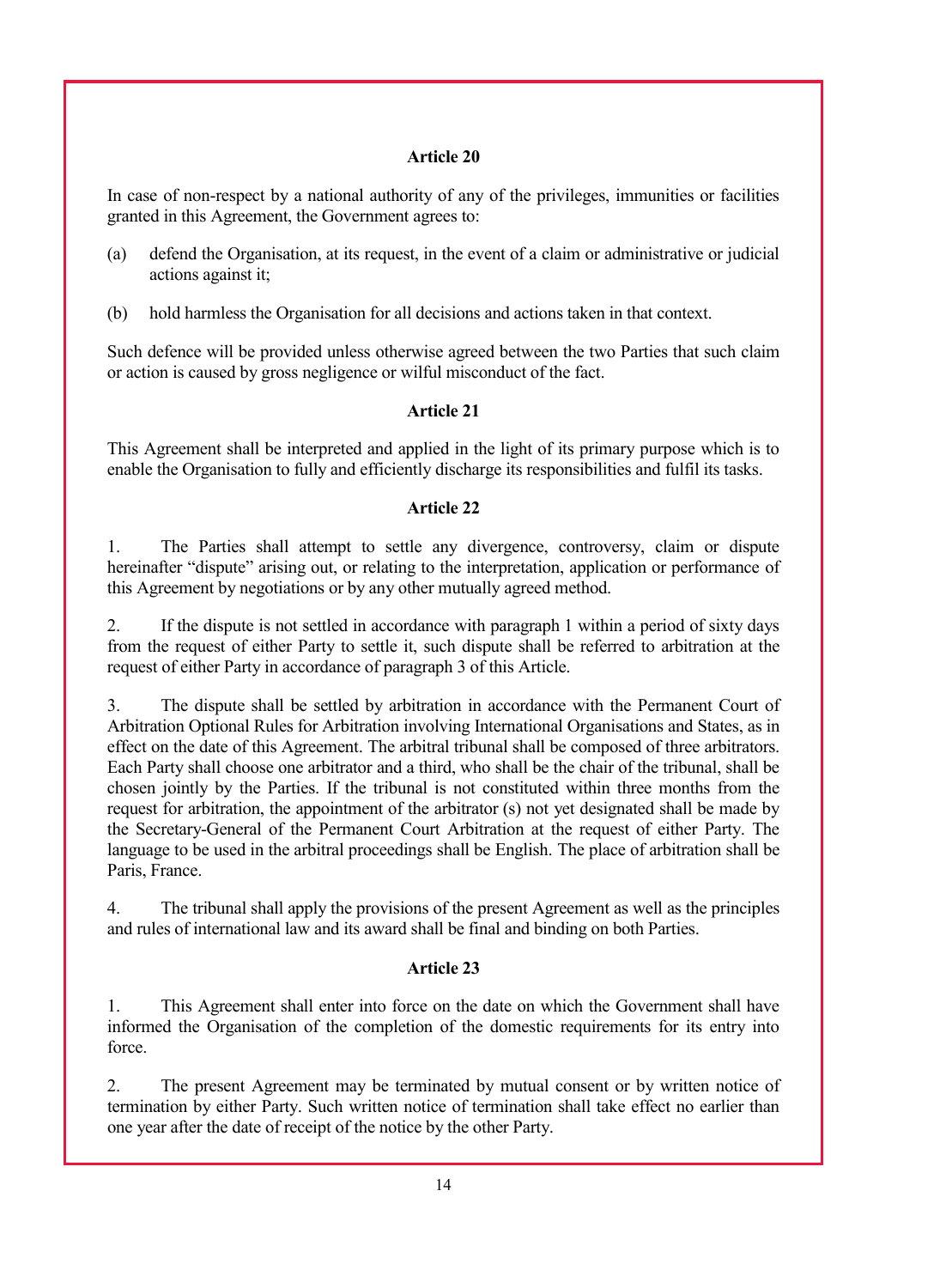En cas de non-respect par une autorité nationale de tout privilège, immunité ou facilité accordé par le présent Accord, le Gouvernement s'engage à :

- (a) assurer la défense de l'Organisation, à sa demande, en cas de réclamations ou d'actions administratives ou judiciaires exercées à son encontre ;
- (b) exonérer de toute responsabilité l'Organisation pour les décisions et actions de l'Organisation prises dans ce contexte.

Cette défense sera fournie à moins que les parties ne se mettent d'accord pour considérer que la réclamation ou l'action a de fait pour cause une négligence grave ou une faute intentionnelle.

## **Article 21**

Le présent Accord doit être interprété et appliqué à la lumière de son objectif premier qui est de permettre à l'Organisation de s'acquitter entièrement et efficacement de ses responsabilités et de ses tâches.

# **Article 22**

1. Les Parties s'efforcent de régler tout différend concernant l'interprétation ou l'application du présent Accord par voie de négociation ou par toute autre méthode convenue d'un commun accord.

2. Si le différend n'est pas réglé conformément au paragraphe 1 dans un délai de soixante jours à compter de la demande de règlement par l'une des Parties, il est soumis à arbitrage, à la demande de l'une ou l'autre Partie, conformément au paragraphe 3 de cet article.

3. Le différend est réglé par voie d'arbitrage conformément au Règlement facultatif d'arbitrage impliquant des organisations internationales et des États de la Cour permanente d'arbitrage, en vigueur à la date de signature de cet accord. Le tribunal arbitral est composé de trois arbitres. Chaque Partie en choisit un et le troisième, qui sera le président du tribunal, sera choisi conjointement par les Parties. Si le tribunal n'est pas constitué dans un délai de trois mois à compter de la demande d'arbitrage, l'(les) arbitre(s) non encore désigné(s) est(sont) nommé(s) par le Secrétaire général de la Cour permanente d'arbitrage à la demande d'une des Parties. La langue des procédures arbitrales est l'anglais. Le lieu de l'arbitrage est Paris, France.

4. Le tribunal applique les dispositions du présent Accord ainsi que les principes et règles du droit international ; la sentence est définitive et obligatoire pour les deux Parties.

# **Article 23**

1. Le présent Accord entre en vigueur à la date à laquelle le Gouvernement aura informé l'Organisation de l'accomplissement des formalités intérieures nécessaires à son entrée en vigueur.

2. Il peut être mis fin au présent Accord par consentement mutuel ou par préavis écrit de l'une ou l'autre Partie indiquant son intention d'y mettre fin. Un tel préavis ne prendra pas effet avant un an à compter de la date de réception du préavis par l'autre Partie.